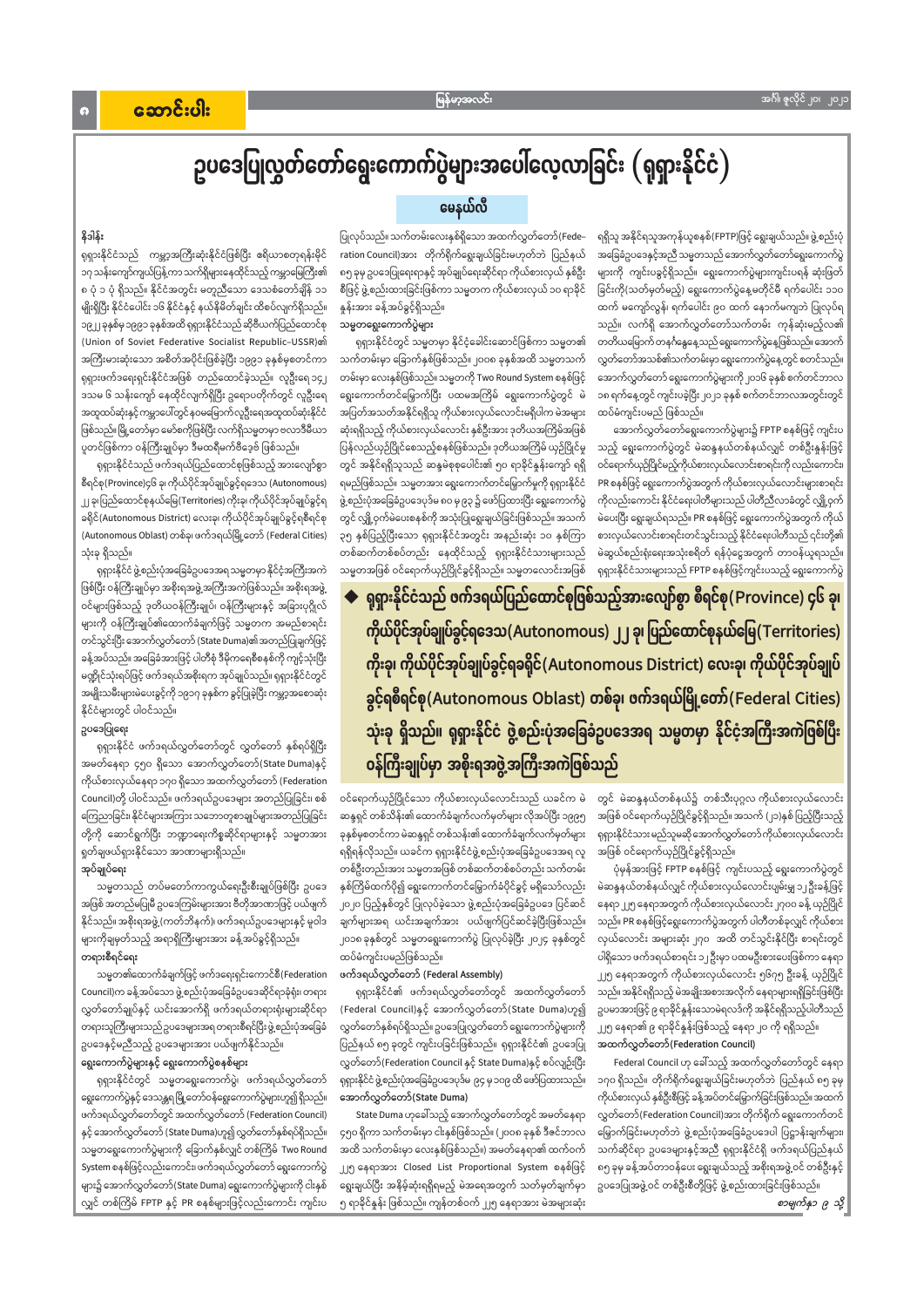# အောင်းပါး

 $\mathbf{g}$ 

#### မြန်မာ့အလင်း

တင်သွင်းရပြီး ၄၀၀ ထက် မကျော်လွန်ရပါ။ ကိုယ်စားလှယ်လောင်း

အဖြစ် ပါတီဝင်မဟုတ်သူကို အမည်ပေးနိုင်သော်လည်း စာရင်းတွင်

၅၀ ရာခိုင်နှုန်းကျော်ထက်ပို၍ ထည့်သွင်းခွင့်မရှိပါ။ FPTP စနစ်ဖြင့်

ကျင်းပသော ရွေးကောက်ပွဲအတွက် ကိုယ်စားလှယ်လောင်းစာရင်းကို

ပါတီများကသော်လည်းကောင်း၊ တစ်သီးပုဂ္ဂလများကသော်လည်း ကောင်း တင်သွင်းနိုင်ပြီး ၎င်းတို့၏အမည်နှင့် ပါဝင်ယှဉ်ပြိုင်လိုသည့်

မဲဆန္ဒနယ်အမည်ကို ဖော်ပြရသည်။ ပါတီများ၏ အမည်စာရင်းကို

ဗဟိုရွေးကောက်ပွဲကော်မရှင်ထံ တင်သွင်းရပြီး တစ်သီးပုဂ္ဂလ ကိုယ်

စားလှယ်လောင်းစာရင်းကို ခရိုင်ရွေးကောက်ပွဲကော်မရှင်ထံ တင်သွင်း

ပါတီများသည် မဲဆန္ဒရှင်များထံမှထောက်ခံချက်လက်မှတ်၂၀၀၀၀၀

ရရှိရန် လိုအပ်ပြီး အဆိုပါလက်မှတ်များမှာ ရွေးကောက်ပွဲမတိုင်မီ

ခြောက်လအတွင်း သက်တမ်းရှိရမည်ဖြစ်သည်။ တစ်သီးပုဂ္ဂလ ကိုယ်

စားလှယ်လောင်းများသည် သက်ဆိုင်ရာမဲဆန္ဒနယ်အတွင်းရှိမဲဆန္ဒရှင်

စုစုပေါင်း၏ သုံးရာခိုင်နှုန်းထံမှ လက်မှတ်များရရှိရန် လိုအပ်ပြီး ၎င်း၏

မဲဆန္ဒနယ်ရှိ မဲဆန္ဒရှင်စုစုပေါင်းမှာ ၁၀၀၀၀၀ အောက်လျော့နည်းပါက

အနည်းဆုံး လက်မှတ် ၃၀၀၀ ရရှိရန် လိုအပ်သည်။

ရွေးကောက်ပွဲတွင် ဝင်ရောက်ယှဉ်ပြိုင်ခွင့်ရရှိရန်အတွက် နိုင်ငံရေး

### အင်္ဂါ၊ ဇူလိုင် ၂၀၊ ၂၀၂၁

## ကိုယ်စားလှယ်လောင်းစာရင်း တင်သွင်းရာတွင် အနည်းဆုံး ၂၀၀

## စာမျက်နှာ ၈ မှ

၂၀၁၄ ခုနှစ်တွင်ပြုလုပ်ခဲ့သည့်အထက်လွှတ်တော်ဖွဲ့ စည်းမှုဆိုင်ရာ ဥပဒေပြင်ဆင်ချက်များအရ သမ္မတသည် အထက်လွှတ်တော်ကိုယ် စားလှယ် အများဆုံး ၁၇ ဦးအထိ ခန့်အပ်ခွင့်ရှိသည်။ ၂၀၂၀ ပြည့်နှစ်မှ စတင်ပြီး သမ္မတသည် မည်သည့်ပုဂ္ဂိုလ်ကိုမဆို ကောင်စီအဖွဲ့ ဝင်အဖြစ် ရွေးချယ်ခန့်အပ်ပိုင်ခွင့်ရှိသည်။ သက်တမ်း လေးနှစ်ရှိသော အထက် လွှတ်တော်(Federation Council) အဖွဲ့ ဝင်အဖြစ် အသက် ၃၀ နှစ် ပြည့်ပြီးသော (အဆိုပြုမခံရမီတွင်)ရုရှားနိုင်ငံအတွင်း၌ ငါးနှစ်ကြာ တစ်ဆက်တစ်စပ်တည်း နေထိုင်ခဲ့သော ရုရှားနိုင်ငံသားများအား အဆိုပြု ရွေးချယ်နိုင်သည်။

အထက်လွှတ်တော်၏ အဓိကတာဝန်မှာ ဥပဒေပြုရေးဖြစ်ပြီး အောက်လွှတ်တော်ကအတည်ပြုသည့် ဖက်ဒရယ်ဖွဲ့ စည်းပုံ ဥပဒေများ နှင့် ဖက်ဒရယ်ဘတ်ဂျက်ဆိုင်ရာ၊ ဖက်ဒရယ်အခွန်အခဆိုင်ရာ၊ နိုင်ငံခြား ငွေကြေးနှင့် အကောက်ခွန်ဆိုင်ရာ၊ နိုင်ငံတကာသဘောတူစာချုပ်များ ဆိုင်ရာ၊ နယ်စပ်ကာကွယ်ရေး၊ စစ်ပွဲများနှင့် ငြိမ်းချမ်းရေးဆိုင်ရာ ဖယ်ဒရယ်ဥပဒေများကို သုံးသပ်ခြင်း၊ အောက်လွှတ်တော်နှင့်အတူ ဥပဒေမူကြမ်းများ ရေးဆွဲအတည်ပြုခြင်း၊ အထက်လွှတ်တော်၏လုပ် ပိုင်ခွင့်အတွင်း ဖက်ဒရယ်ဖွဲ့စည်းပုံဥပဒေ မူကြမ်းများနှင့် ဖက်ဒရယ် ဥပဒေမူကြမ်းများ ရေးဆွဲခြင်းတို့ကို ဆောင်ရွက်သည်။

 $\blacklozenge$  အသက် ၁၈ နှစ် ပြည့်ပြီးသူတိုင်း မဲပေးခွင့်ရှိသည်။ မဲဆန္ဒရှင်တစ်ဦးသည် ပါတီအတွက် ဆန္ဒမဲ တစ်မဲနှင့် ကိုယ်စားလှယ်လောင်းအတွက် ဆန္ဒမဲ တစ်မဲ ပေးရသည်။ ထောင်ကျနေသူများနှင့် တရားရုံးက စိတ်ပေါ့သွပ်နေသူဟု သတ်မှတ်ခံရသူများ မဲပေးခွင့်မရှိပါ။ ၂၀၁၆ ခုနှစ်က မဲဆန္ဒရှင်စာရင်းတွင် မှတ်ပုံတင်ထားသူ သန်း ၁၁၀ ကျော်ရှိပြီး နိုင်ငံခြားမဲပေးခွင့်ရှိသူ နှစ်သန်း ခန့်ရှိသည်

ရသည်။

မဲဆန္ဒရှင်စာရင်း

အသက် ၁၈ နှစ်ပြည့်ပြီးသူတိုင်း မဲပေးခွင့်ရှိသည်။ မဲဆန္ဒရှင်တစ်ဦး သည် ပါတီအတွက် ဆန္ဒမဲ တစ်မဲနှင့် ကိုယ်စားလှယ်လောင်းအတွက် ဆန္ဒမဲ တစ်မဲ ပေးရသည်။ ထောင်ကျနေသူများနှင့် တရားရုံးက စိတ် ပေ့ါသွပ်နေသူဟု သတ်မှတ်ခံရသူများ မဲပေးခွင့်မရှိပါ။၂၀၁၆ ခုနှစ်က မဲဆန္ဒရှင်စာရင်းတွင် မှတ်ပုံတင်ထားသူ သန်း ၁၁၀ ကျော်ရှိပြီး နိုင်ငံ ခြား မဲပေးခွင့်ရှိသူ နှစ်သန်းခန့်ရှိသည်။

မဲစာရင်းကို ပြည်ထဲရေးဝန်ကြီးဌာနရှိ နိုင်ငံသားများ၏ နေထိုင်မှု သက်တမ်း(Citizen's Residence Records )များမှ ရယူပြုစုခြင်းဖြစ်ပြီး ရွေးကောက်ပွဲမတိုင်မီ မဲစာရင်းကို မဲရုံများ၌ ကိုယ်တိုင် သွားရောက် ကြည့်ရှုနိုင်သကဲ့သို့ အွန်လိုင်းမှလည်း ကြည့်ရှုနိုင်သည်။ ရွေးကောက်ပွဲ မတိုင်မီ သုံးရက်အလိုတွင် ဆေးရုံများ၊ နာတာရှည်လူနာများအတွက် ဆေးကုဌာနများ၊ လူငယ်ထိန်းသိမ်းရေးစခန်းများရှိ မဲဆန္ဒရှင်များနှင့် သက်ဆိုင်ရာ မဲဆန္ဒနယ်ပြင်ပရို အခြားနေရာများတွင် ခေတ္တရောက်ရှိ နေသော မဲဆန္ဒရှင်များအတွက် သီးခြားမဲစာရင်းကို ပြုစုသည်။ မိမိ အမည်စာရင်းရှိသည့် မဲဆန္ဒနယ်၏ပြင်ပတွင် ခေတ္တရောက်ရှိနေသူများ သည် နိုင်ငံတစ်ဝန်းရှိ မည်သည့်မဲရုံ၌မဆို မဲပေးခွင့်ကို လျှောက်ထားခွင့် ရှိသည်။

ရွေးကောက်ပွဲနေ့

ဖြစ်သည်။

လွှတ်တော်ရွေးကောက်ပွဲများကို သမ္မတရွေးကောက်ပွဲမကျင်းပမီ လေးလခန့်အလိုတွင် ကျင်းပရန် သမ္မတက သတ်မှတ်လေ့ရှိသည်။ မဲလက်မှတ်များတွင် ကိုယ်စားလှယ်လောင်းများ၏အမည်နှင့် ပါတီ တံဆိပ် ပါရှိသည်။ ထို့အပြင် မည်သူ့ကိုမျှ ဆန္ဒမပြုလိုပါဟူသော နေရာလည်း ပါရှိသည်။ မဲဆန္ဒရှင်များသည် ၎င်းတို့ ဆန္ဒပြုလိုသည့် ကိုယ်စားလှယ်လောင်းနှင့် ပါတီအမည်များအား အမှတ်အသားပြုကာ မဲပေးရသည်။ ကိုယ်စားလှယ်လောင်းအချို့၏ အမည်များမှာ ဆင်တူမှု များဖြစ်ပွားလေ့ရှိသည့်အတွက် မဲရုံများတွင် ကိုယ်စားလှယ်လောင်း၏ ဓာတ်ပုံပါရှိသည့် ကိုယ်ရေးရာဇဝင်များထားရှိခြင်းဖြင့် မဲဆန္ဒရှင်များကို ကူညီပေးသည်။

#### ဗဟိုရွေးကောက်ပွဲကော်မရှင်နှင့် ကော်မရှင်အဖွဲ့ခွဲများ

ရုရှားနိုင်ငံ ရွေးကောက်ပွဲကော်မရှင်တွင် အဖွဲ့ဝင် ၁၅ ဦးရှိပြီး သမ္မတက ငါးဦး၊အောက်လွှတ်တော်က ငါးဦးနှင့် အထက်လွှတ်တော်က ငါးဦး ရွေးချယ်ခန့်အပ်သည်။ ကော်မရှင် ဥက္ကဋ္ဌနှင့် ဒုတိယဥက္ကဋ္ဌတို့ အား အဆိုပါ ၁၅ ဦးအနက်မှ မဲပေးရွေးချယ်ခြင်းဖြစ်ကာ ကော်မရှင်၏ သက်တမ်းမှာ ငါးနှစ်ဖြစ်သည်။ ကော်မရှင်သည် ရွေးကောက်ပွဲများ ကြီးကြပ်ကျင်းပရန်အပြင် လူထုဆန္ဒခံယူပွဲများ ကျင်းပပေးရန်လည်း တာဝန်ရှိသည်။ ရုရှားနိုင်ငံအတွင်းရှိ ဖက်ဒရယ်ပြည်နယ်များတွင် ကော်မရှင်အဖွဲ့ ခွဲများကို ဖွဲ့ စည်းထားပြီး ရွေးကောက်ပွဲများနှင့် လူထု ဆန္ဒခံယူပွဲကျင်းပရန် ပြင်ဆင်မှုများကို ဆောင်ရွက်သည်။ ဖက်ဒရယ် ပြည်နယ်ရွေးကောက်ပွဲကော်မရှင် အဖွဲ့ခွဲများကို ယင်းပြည်နယ် လွှတ် တော်က ဖွဲ့ စည်းပြီး ဖက်ဒရယ်ဥပဒေအရ သက်ဆိုင်ရာပြည်နယ်တွင် အုပ်ချုပ်ရေးဆိုင်ရာ အမြင့်ဆုံးအဖွဲ့ အစည်းဖြစ်သည်။ ရုရှားနိုင်ငံဖွဲ့ စည်းပုံအခြေခံဥပဒေ

ရုရှားနိုင်ငံ၌ ၁၉၉၃ ခုနှစ်တွင် ဖွဲ့စည်းပုံအခြေခံဥပဒေကို အတည်ပြု ကျင့်သုံးချိန်မှ စတင်ကာ ဖွဲ့ စည်းပုံအခြေခံဥပဒေ ပြင်ဆင်ပြောင်းလဲ မှုကို ၂၀၀၈၊ ၂၀၁၄ နှင့် ၂၀၂၀ ပြည့်နှစ်တို့တွင် ပြုလုပ်ခဲ့သည်။ ၂၀၀၈ ခုနှစ် ဖွဲ့စည်းပုံဥပဒေကို ပြင်ဆင်ရာတွင် ပုဒ်မလေးခုအား ပြင်ဆင်ခဲ့ပြီး သမ္မတနှင့် အောက်လွှတ်တော်သက်တမ်းကို ပြောင်းလဲခဲ့သည်။၂၀၁၄ ခုနှစ်တွင် ပုဒ်မ ရှစ်ခုကို ထပ်မံပြင်ဆင်ခဲ့ပြီး ပုဒ်မတစ်ခုကို ပယ်ဖျက် ခဲ့သည်။၂၀၁၄ ခုနှစ်တွင်ပင် ထပ်မံ၍ ပုဒ်မနှစ်ခုကို ပြင်ဆင်ခဲ့ရာ သမ္မတ သည် အထက်လွှတ်တော်(Federation Council)ရှိ နေရာ ၁၀ ရာခိုင်နှုန်း ၁၇ ဦးအား ခန့်အပ်ခွင့် ရရှိလာခဲ့သည်။

ဖွဲ့ စည်းပုံအခြေခံဥပဒေ ပုဒ်မ ၁၀၈ နှင့် ၁၃၆ အရ အခန်း ၃ မှ ၈ ပါ အချက်များကို ပြင်ဆင်လိုပါက ဖက်ဒရယ်ဖွဲ့ စည်းပုံအခြေခံဥပဒေ ဆိုင်ရာ ဥပဒေကဲ့သို့ပင် အတည်ပြုချက်ရယူရန် လိုအပ်သည့်အတွက် အောက်လွှတ်တော်တွင် ထောက်ခံမှု သုံးပုံ နှစ်ပုံ၊ အထက်လွှတ်တော် တွင် ထောက်ခံမှု လေးပုံ သုံးပုံနှင့် ဒေသန္တရလွှတ်တော်စုစုပေါင်း ၈၅ ခု၏ ထောက်ခံမှု သုံးပုံ နှစ်ပုံရရှိရန် လိုအပ်သည်။ ဖွဲ့ စည်းပုံအခြေခံ ဥပဒေပြင်ဆင်ရန် ဥပဒေမူကြမ်းကို သမ္မတက ၂၀၂၀ ပြည့်နှစ် ဇန်နဝါရီ ၂၀ ရက်က အောက်လွှတ်တော်သို့ တင်သွင်းခဲ့ပြီး မတ် ၁၁ ရက်တွင် အတည်ပြုခဲ့ပြီးနောက် မတ် ၁၃ ရက်တွင် ဒေသန္တရလွှတ်တော် စုစုပေါင်း ၈၅ ခုက အတည်ပြုခဲ့သည်။ မတ် ၁၆ ရက်တွင် ရုရှားနိုင်ငံ ဖွဲ့ စည်းပုံ အခြေခံဥပဒေဆိုင်ရာ ခုံရုံးက ဆက်လက်အတည်ပြုခဲ့ပြီး ပြည်သူများ ဆန္ဒမဲဖြင့် အတည်ပြုမှုကို ဇူလိုင် ၁ ရက်တွင် ပြုလုပ်ခဲ့သည်။ အဆိုပါ နိုင်ငံတစ်ဝန်း၌ မဲပေးအတည်ပြုခြင်းမှာ ပုံမှန်မဲပေးခြင်း သို့မဟုတ် ပုံမှန် လူထုဆန္ဒခံယူပွဲနှင့် မတူကွဲပြားသကဲ့သို့ ယခင်က ဆောင်ရွက်

ထို့အပြင် မဲဆန္ဒနယ်များသတ်မှတ်ခြင်းကို အတည်ပြုခြင်း၊ စစ် အုပ်ချုပ်ရေးအမိန့် (Martial Law) သို့မဟုတ် နိုင်ငံတော်တွင် အရေး ပေါ်အခြေအနေကြေညာခြင်း စသည့် သမ္မတ၏ အမိန့်ကြေညာချက် များကို အတည်ပြုခြင်း၊ ရုရှားနိုင်ငံပြင်ပတွင် ရုရှားစစ်တပ်များ နေရာ ချထားခြင်းကို ဆုံးဖြတ်ခြင်း၊ ရုရှားသမ္မတရွေးကောက်ပွဲများ ကျင်းပ ရန် ဆုံးဖြတ်ခြင်း၊ သမ္မတအား ရာထူးမှဖယ်ရှားခြင်း၊ ဖွဲ့ စည်းပုံ အခြေခံ ဥပဒေဆိုင်ရာခုံရုံးနှင့် တရားလွှတ်တော်ချုပ်တို့အား ခန့်အပ်ခြင်း၊ တရား သူကြီးချုပ်နှင့် ဒုတိယတရားသူကြီးချုပ်တို့အား ခန့်အပ်ခြင်းနှင့် ထုတ် ပယ်ခြင်း၊ ဒုတိယစာရင်းစစ်ချုပ်နှင့် စာရင်းစစ်အင်အား ထက်ဝက်အား

ခန့်အပ်ခြင်းနှင့် ထုတ်ပယ်ခြင်းတို့ကိုလည်း ဆောင်ရွက်သည်။ ဒေသန္တရရွေးကောက်ပွဲများ

ဒေသန္တရရွေးကောက်ပွဲများကို နှစ်စဉ်ကျင်းပပြီး သမ္မတက ရွေး ကောက်ပွဲကျင်းပရန် ဆုံးဖြတ်ခြင်းဖြစ်သည်။ ပုံမှန်အားဖြင့် နှစ်စဉ် စက်တင်ဘာလ၏ ဒုတိယ တနင်္ဂနွေနေ့တွင် ကျင်းပလေ့ရှိသည်။ ရွေးကောက်ပွဲ မဲဆွယ်စည်းရုံးရေးကာလမှာ ၂၈ ရက်ဖြစ်သည်။ ဒေသန္တရအစိုးရရွေးကောက်ပွဲများ

ဒေသန္တရအစိုးရ ရွေးကောက်ပွဲများတွင် မဲဆန္ဒရှင်များသည် မြို့ တော်ဝန်အတွက် တစ်မဲနှင့် မြို့တော်ကောင်စီအတွက် တစ်မဲ စုစုပေါင်း နှစ်မဲ ပေးရသည်။

| ကိုယ်စားလှယ်လောင်းအမည်စာရင်းတင်သွင်းခြင်းနှင့်                         | ရွေးကောက်ပွဲတွင် လာရောက်မဲပေးသူ စုစုပေါင်း(Voter Turn–             | ခဲ့ခြင်း မရှိခဲ့ချေ။ အနည်းဆုံး ရက် ၉၀ မှ ၁၀၀ ခန့် ကြိုတင်ပြင်ဆင်ရမည့်    |
|------------------------------------------------------------------------|--------------------------------------------------------------------|--------------------------------------------------------------------------|
| မဲဆွယ်စည်းရုံးခြင်း                                                    | out)၂၅ ရာခိုင်နှုန်းရှိမှသာ ရွေးကောက်ပွဲ အထမြောက်သည်။ သို့ရာ       | အစား တစ်လခန့်သာ အချိန်ယူဆောင်ရွက်ခဲ့ပြီး မဲပေးမှု အနိမ့်ဆုံး             |
| ရွေးကောက်ပွဲနေ့တွင် အသက် ၂၁ နှစ်ပြည့်ပြီးသည့် ရုရှားနိုင်ငံ            | တွင် တစ်နိုင်ငံလုံးအတိုင်းအတာဖြင့်သာဖြစ်ပြီး ပြည်နယ် တစ်ခုစီ       | သတ်မှတ်ချက်မရှိဘဲ အွန်လိုင်းမှ မဲပေးခြင်းဖြစ်သည်။                        |
| သားများသည် အောက်လွှတ်တော်ရွေးကောက်ပွဲတွင် ဝင်ရောက်ယှဉ်                 | အလိုက် လာရောက်မဲပေးသူစုစုပေါင်း အနည်းဆုံး ၂၅ ရာခိုင်နူန်းရှိရန်    | ၂၀၂၀ ပြည့်နှစ်က ပြုလုပ်ခဲ့သည့် ဖွဲ့ စည်းပုံအခြေခံဥပဒေပြင်ဆင်မှု          |
| ပြိုင်ခွင့်ရှိသော်လည်း နိုင်ငံခြားတိုင်းပြည်တစ်ခုတွင် အမြဲနေထိုင်ခွင့် | မလိုအပ်ပါ။ အကယ်၍ ၂၅ ရာခိုင်နူန်း မပြည့်မီခဲ့ပါက PR စနစ်ဖြင့်       | တွင် ပုဒ်မ ၄၁ ခုအား ပြင်ဆင်ခဲ့ပြီး ပုဒ်မ ငါးခုကို ထပ်မံဖြည့်သွင်းခဲ့သည်။ |
| ရသူ သို့မဟုတ် နိုင်ငံခြားတိုင်းပြည်တစ်ခု၏ နိုင်ငံသားအဖြစ် ခံယူထား      | ရွေးကောက်ခံရမှုကို တရားဝင်သည်ဟုသတ်မှတ်ပြီး FPTP စနစ်ဖြင့်          | ပြင်ဆင်ရန်အဆိုပြုသော အချက်များတွင် အဓိကအားဖြင့် "တစ်ဆက်                  |
| သူများ၊ ပြစ်မူကြီးကျူးလွန်မှုကြောင့် ပြစ်ဒဏ်ချမှတ်ခံရသူများနှင့်       | ရွေးကောက်တင်မြှောက်မှုအတွက်သာ ကြားဖြတ်ရွေးကောက်ပွဲ ပြန်            | တစ်စပ်တည်း" စာသားကို ပယ်ဖျက်ခြင်းနှင့် ယခင်ထမ်းဆောင်ခဲ့                  |
| အကြမ်းဖက်သမားအဖြစ် ပြစ်မှုကျူးလွန်သူများသည် ပြစ်ဒဏ်ကျခံရ               | လည်ကျင်းပသည်။                                                      | သည့်သက်တမ်းများအား ပယ်ဖျက်ခြင်းတို့ပါဝင်သည့် သမ္မတသက်တမ်း                |
| ပြီးနောက် သတ်မှတ်ထားသည့် နှစ်ကာလတစ်ခု ကြာသည်အထိ                        | လွှတ်တော်ရွေးကောက်ပွဲများကို ဒီဇင်ဘာလတွင်ပြုလုပ်လေ့ရှိပြီး         | ဆိုင်ရာ ပြင်ဆင်ချက်များ၊ သမ္မတလောင်းအတွက် ပြည်တွင်းနေထိုင်မှု            |
| ရွေးကောက်ပွဲတွင် ဝင်ရောက်ယှဉ်ပြိုင်ခွင့်မရှိပါ။ ရွေးကောက်ပွဲ မဲဆွယ်    | တနင်္ဂနွေနေ့တွင် ကျင်းပသည်။ မဲပေးချိန်မှာ နံနက် ၈ နာရီမှ ည ၁၀      | သတ်မှတ်ချက်အား ၁၀ နှစ်မှ ၂၅ နှစ်သို့ ပြောင်းလဲခြင်း အပါအဝင်              |
| စည်းရုံးသည့်ကာလမှာ ကိုယ်စားလှယ်လောင်းအမည်စာရင်း တင်သွင်း               | နာရီအထိဖြစ်သည်။ ပြည်နယ်များတွင် အချိန်ကွာခြားချက်များရှိ           | နိုင်ငံခြားသားအဖြစ် ခံယူထားခြင်း၊ အခြားနိုင်ငံတစ်ခု၏ နိုင်ငံသား          |
| သည့်နေ့မှ ရွေးကောက်ပွဲနေ့မတိုင်မီ တစ်ရက်အလိုအထိ ဖြစ်သည်။               | သည်။ ဥပမာ–ဂျပန်နိုင်ငံနှင့်နီးသောပြည်နယ်တွင် မဲပေးမှု ဦးစွာပြီးစီး | အဖြစ်မှ စွန့်လွှတ်ထားခြင်းမရှိစေရဟူသည့် ပြင်ဆင်ချက်များ၊ သမ္မတ           |
| PR စနစ်ဖြင့်ကျင်းပသော ရွေးကောက်ပွဲများအတွက် ပါတီများက                  | မည်ဖြစ်ကာ ဂျာမနီနိုင်ငံနှင့်နီးသည့်ပြည်နယ်မှာ နောက်အကျဆုံး         | စာမျက်နှာ ၁၀ သို့                                                        |